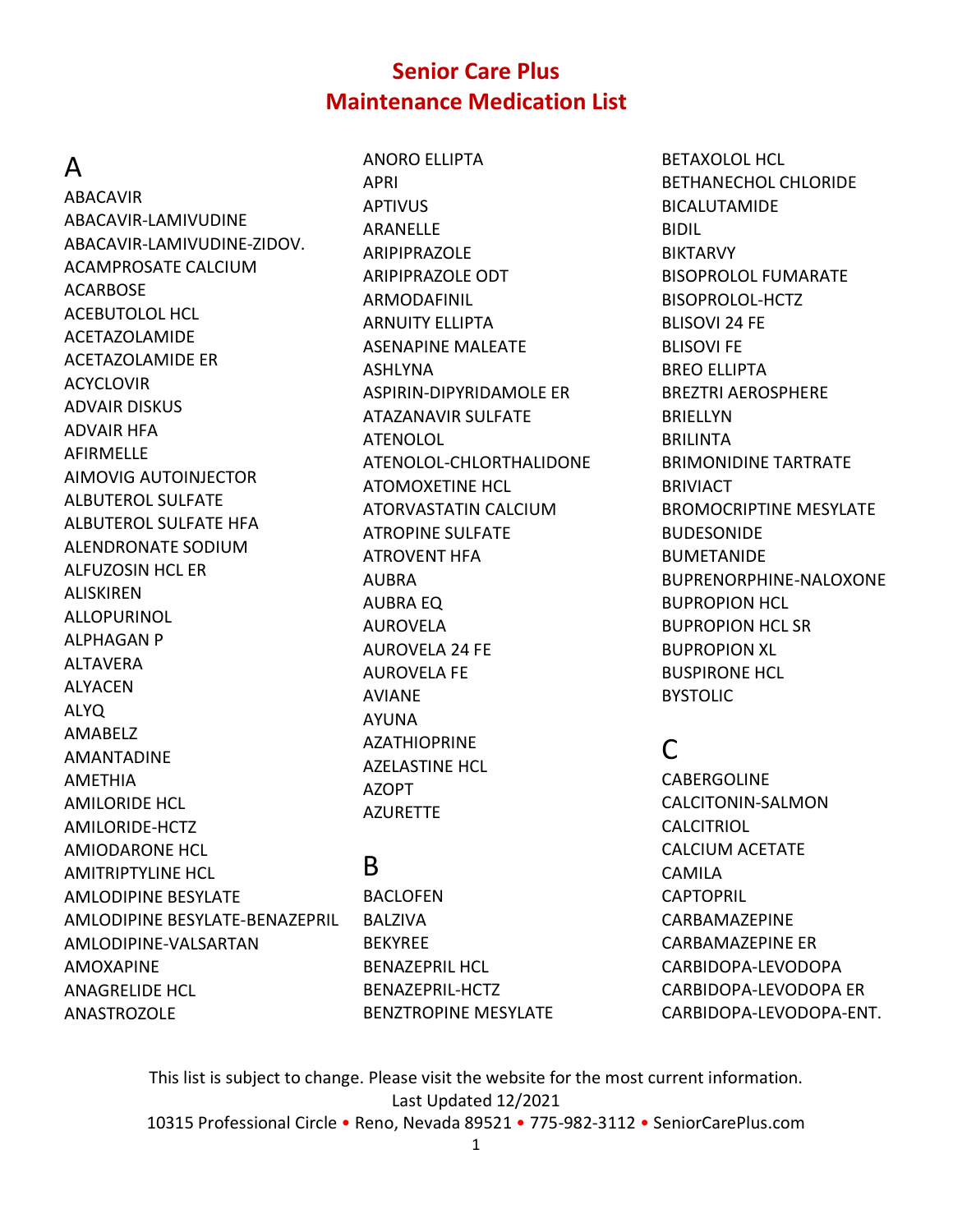CARTEOLOL HCL CARTIA XT CARVEDILOL CAZIANT **CELECOXIB** CELONTIN CHATEAL CHATEAL EQ CHLORPROMAZINE HCL CHLORTHALIDONE CHOLESTYRAMINE CHOLESTYRAMINE LIGHT CILOSTAZOL CIMDUO CIMETIDINE CINACALCET HCL CITALOPRAM HBR CLOBAZAM CLOMIPRAMINE HCL CLONAZEPAM CLONIDINE CLONIDINE HCL CLOPIDOGREL CLOZAPINE CLOZAPINE ODT **COLCHICINE** COLESEVELAM HCL COLESTIPOL HCL COMBIGAN COMBIVENT RESPIMAT COMPLERA **CONSTULOSE CORLANOR** CREON CRIXIVAN CROMOLYN SODIUM **CRYSELLE** CYCLAFEM

**CYCLOSPORINE** CYCLOSPORINE MODIFIED **CYRED** CYRED EQ

# D

DALFAMPRIDINE ER DALIRESP DANTROLENE SODIUM DAPSONE DASETTA DAYSEE DEBLITANE DEFERASIROX **DELSTRIGO** DESCOVY DESIPRAMINE HCL DESMOPRESSIN ACETATE DESOGESTREL-ETH. ESTRADIOL DESOGESTR-ETH ESTRAD ETH EST. DESVENLAFAXINE SUCCINATE ER DEXMETHYLPHENIDATE HCL DEXTROAMPHETAMINE SULFATE DEXTROAMPHET-AMPHET ER DEXTROAMPHETAMINE-AMPHET. DIAZOXIDE DICLOFENAC SODIUM DICYCLOMINE HCL DIDANOSINE DIGITEK DIGOX DIGOXIN DILTIAZEM 12HR ER DILTIAZEM 24HR ER DILTIAZEM 24HR ER (CD) DILTIAZEM 24HR ER (XR) DILTIAZEM HCL

DILT-XR DIPYRIDAMOLE DISOPYRAMIDE PHOSPHATE DISULFIRAM DIVALPROEX SODIUM DIVALPROEX SODIUM ER DOFETILIDE DONEPEZIL HCL DONEPEZIL HCL ODT DORZOLAMIDE DORZOLAMIDE HCL DORZOLAMIDE-TIMOLOL DOTTI DOVATO DOXAZOSIN MESYLATE DOXEPIN HCL DRIZALMA SPRINKLE DROSPIRENONE-ETH. ESTRADIOL DROXIA DUAVEE DULOXETINE HCL DUTASTERIDE

# E

EC-NAPROXEN EDARBI EDARBYCLOR EDURANT EFAVIRENZ EFAVIRENZ-TENOFOV-DISOP. EFAVIRENZ-LAMIVU-TENOFOVDISOP ELIGARD ELINEST ELIQUIS ELURYNG EMGALITY PEN EMGALITY SYRINGE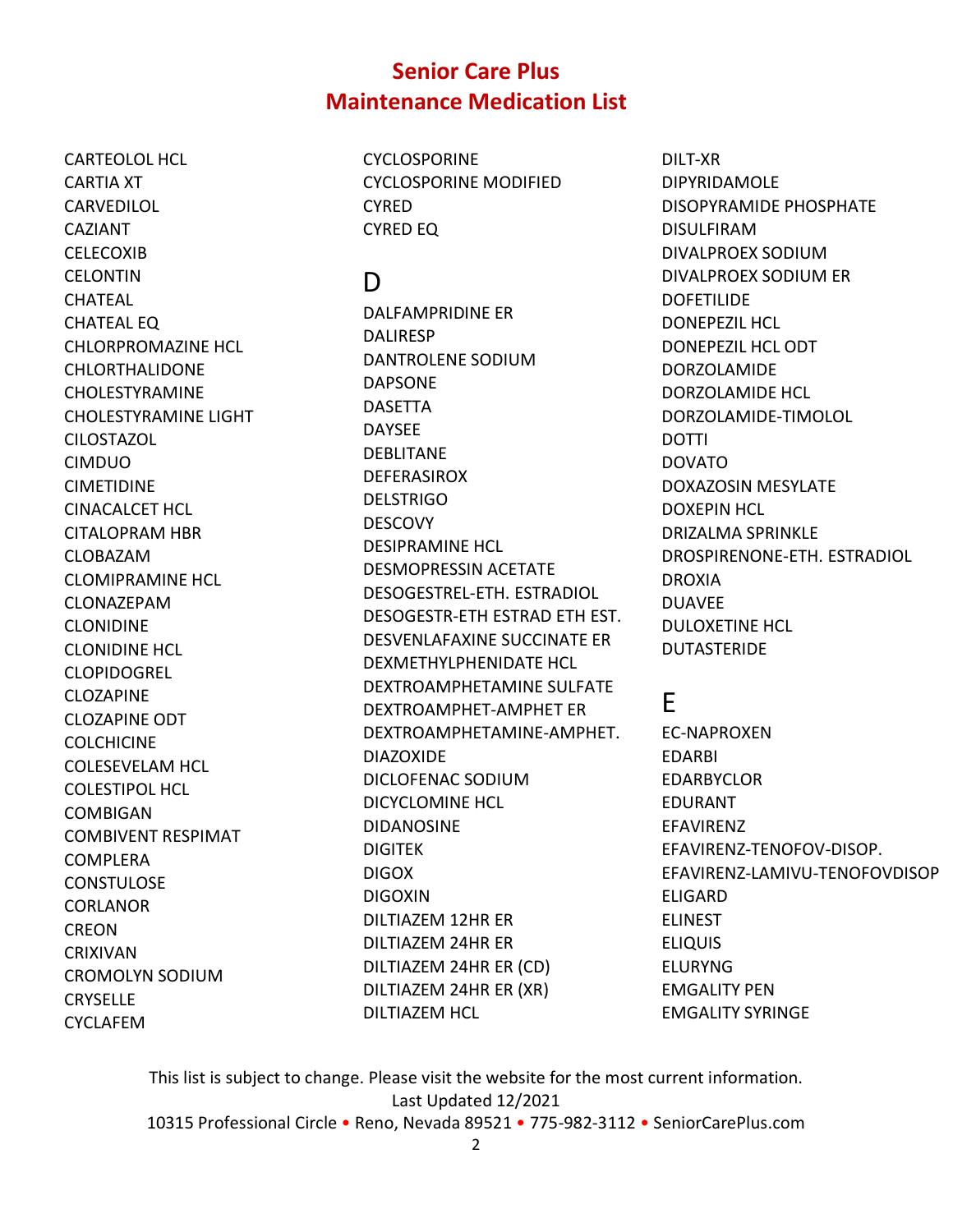EMOQUETTE EMTRICITABINE EMTRICITABINE-TENOFOVIR DISOP EMTRIVA ENALAPRIL MALEATE ENALAPRIL-HCTZ ENPRESSE ENSKYCE ENTACAPONE ENTECAVIR ENTRESTO ENULOSE EPITOL EPIVIR HBV EPLERENONE ERGOLOID MESYLATES ERRIN ESCITALOPRAM OXALATE ESOMEP-EZS ESOMEPRAZOLE MAGNESIUM ESTARYLLA ESTRADIOL ESTRADIOL (ONCE WEEKLY) ESTRADIOL (TWICE WEEKLY) ESTRADIOL-NORETHINDRONE ACE. ETHOSUXIMIDE ETHYNODIOL-ETHINYL ESTRADIOL ETODOLAC ETONOGESTREL-ETHINYL ESTRAD. ETRAVIRINE EVEROLIMUS EVOTAZ EXEMESTANE EZETIMIBE

FAMCICLOVIR FAMOTIDINE FARXIGA FEBUXOSTAT FELBAMATE FEMRING FEMYNOR FENOFIBRATE FETZIMA FIASP FIASP FLEXTOUCH FIASP PENFILL FINASTERIDE FLECAINIDE ACETATE FLOVENT DISKUS FLOVENT HFA FLUDROCORTISONE ACETATE FLUNISOLIDE FLUOXETINE HCL FLUPHENAZINE HCL FLUTAMIDE FLUTICASONE PROPIONATE FLUVOXAMINE MALEATE FOSAMPRENAVIR CALCIUM FOSINOPRIL SODIUM FUROSEMIDE FUZEON FYAVOLV FYCOMPA

# G

GABAPENTIN GALANTAMINE ER GALANTAMINE HBR GEMFIBROZIL GENERLAC GENGRAF

GENVOYA GLIMEPIRIDE GLIPIZIDE GLIPIZIDE ER GLIPIZIDE XL GLIPIZIDE-METFORMIN **GLYBURIDE** GLYBURIDE MICRONIZED GLYBURIDE-METFORMIN HCL GLYCOPYRROLATE GUANFACINE HCL GUANFACINE HCL ER

# H

**HAILEY** HAILEY 24 FE HAILEY FE HALOPERIDOL HALOPERIDOL LACTATE HEATHER HUMULIN R U-500 HUMULIN R U-500 KWIKPEN HYDRALAZINE HCL HYDROCHLOROTHIAZIDE HYDROCORTISONE HYDROXYCHLOROQUINE SULFATE HYDROXYUREA

# I

IBANDRONATE SODIUM IBUPROFEN **ICLEVIA** IMATINIB MESYLATE IMIPRAMINE HCL INCASSIA INDAPAMIDE **INTELENCE** 

FALMINA

F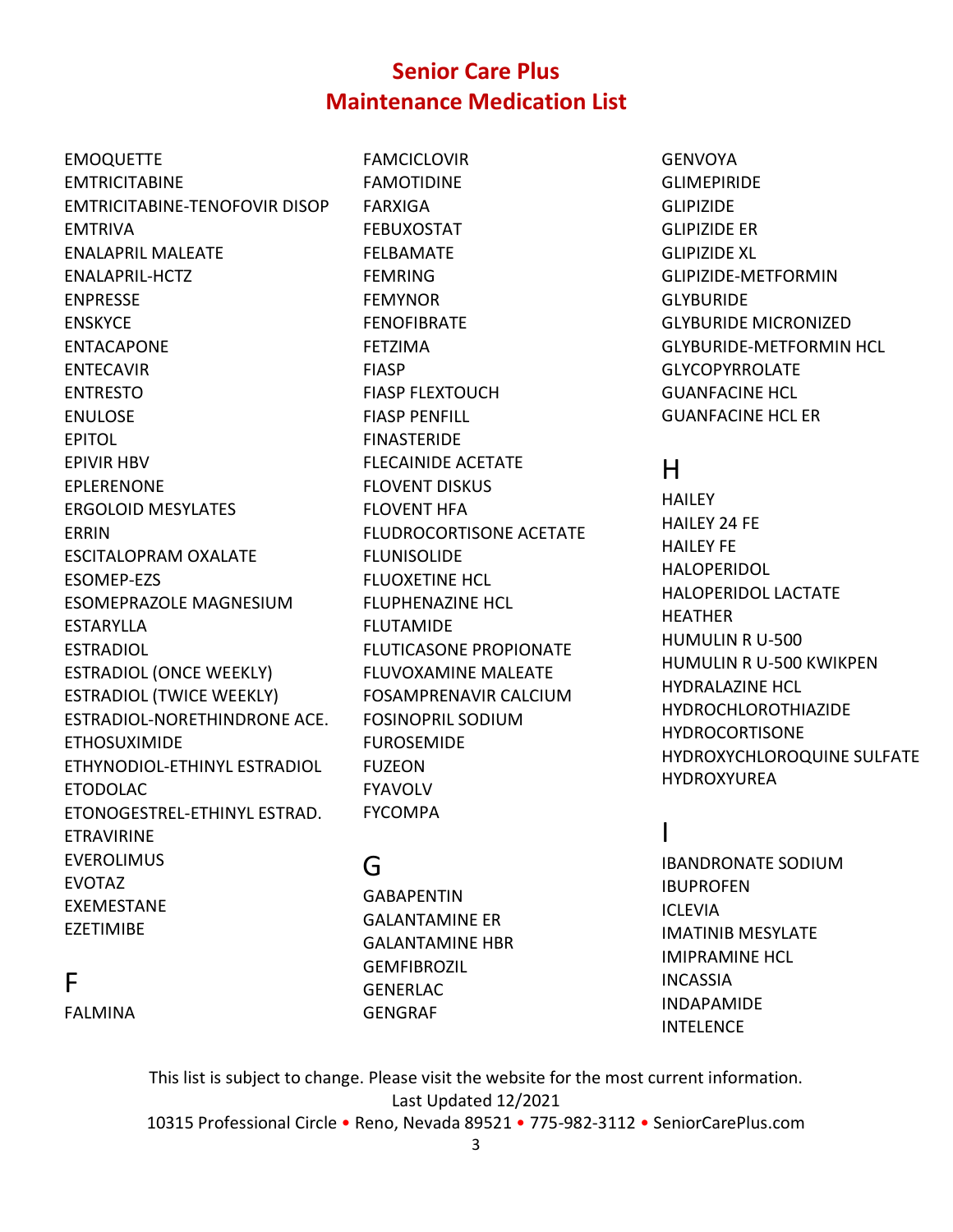## INTROVALE INVIRASE

IPRATROPIUM BROMIDE IPRATROPIUM-ALBUTEROL IRBESARTAN IRBESARTAN-HCTZ **ISENTRESS** ISENTRESS HD ISIBLOOM ISOSORBIDE DINITRATE ISOSORBIDE MONONITRATE ISOSORBIDE MONONITRATE ER

# J

JAIMIESS JANTOVEN JARDIANCE JASMIEL **JENCYCLA** JENTADUETO JENTADUETO XR JINTELI JULEBER JULUCA JUNEL JUNEL FE JUNEL FE 24

# K

KALLIGA KARIVA KELNOR 1-35 KELNOR 1-50 KLOR-CON M10 KLOR-CON M15 KLOR-CON M20 KURVELO

# $\mathbf{L}$

LABETALOL HCL LACTULOSE LAMIVUDINE LAMIVUDINE HBV LAMIVUDINE-ZIDOVUDINE LAMOTRIGINE LANSOPRAZOLE **LANTUS** LANTUS SOLOSTAR LARIN LARIN 24 FE LARIN FE LARISSIA LATANOPROST LATUDA LEFLUNOMIDE LESSINA LETROZOLE LEVETIRACETAM LEVETIRACETAM ER LEVOBUNOLOL HCL LEVOCARNITINE LEVOCARNITINE SF LEVOCETIRIZINE DIHYDROCHLOR. LEVONEST LEVONORGESTREL-ETH ESTRADIOL LEVONORG-ETH ESTRAD ETH EST. LEVORA-28 LEVOTHYROXINE SODIUM LEXIVA LILLOW LINZESS LIOTHYRONINE SODIUM LISINOPRIL LISINOPRIL-HCTZ

LITHIUM CARBONATE LITHIUM CARBONATE ER LIVALO LOJAIMIESS LOKELMA LOPERAMIDE LOPINAVIR-RITONAVIR LORYNA LOSARTAN POTASSIUM LOSARTAN-HCTZ LOVASTATIN LOW-OGESTREL LOXAPINE LO-ZUMANDIMINE LUBIPROSTONE LUMIGAN LUTERA LYLEQ LYLLANA LYZA

# M

MAPROTILINE HCL MARLISSA MARPLAN MEDROXYPROGESTERONE ACETATE MEGESTROL ACETATE MELOXICAM MEMANTINE HCL MEMANTINE HCL ER MERCAPTOPURINE MERZEE MESALAMINE MESALAMINE DR MESALAMINE ER METAPROTERENOL SULFATE METFORMIN HCL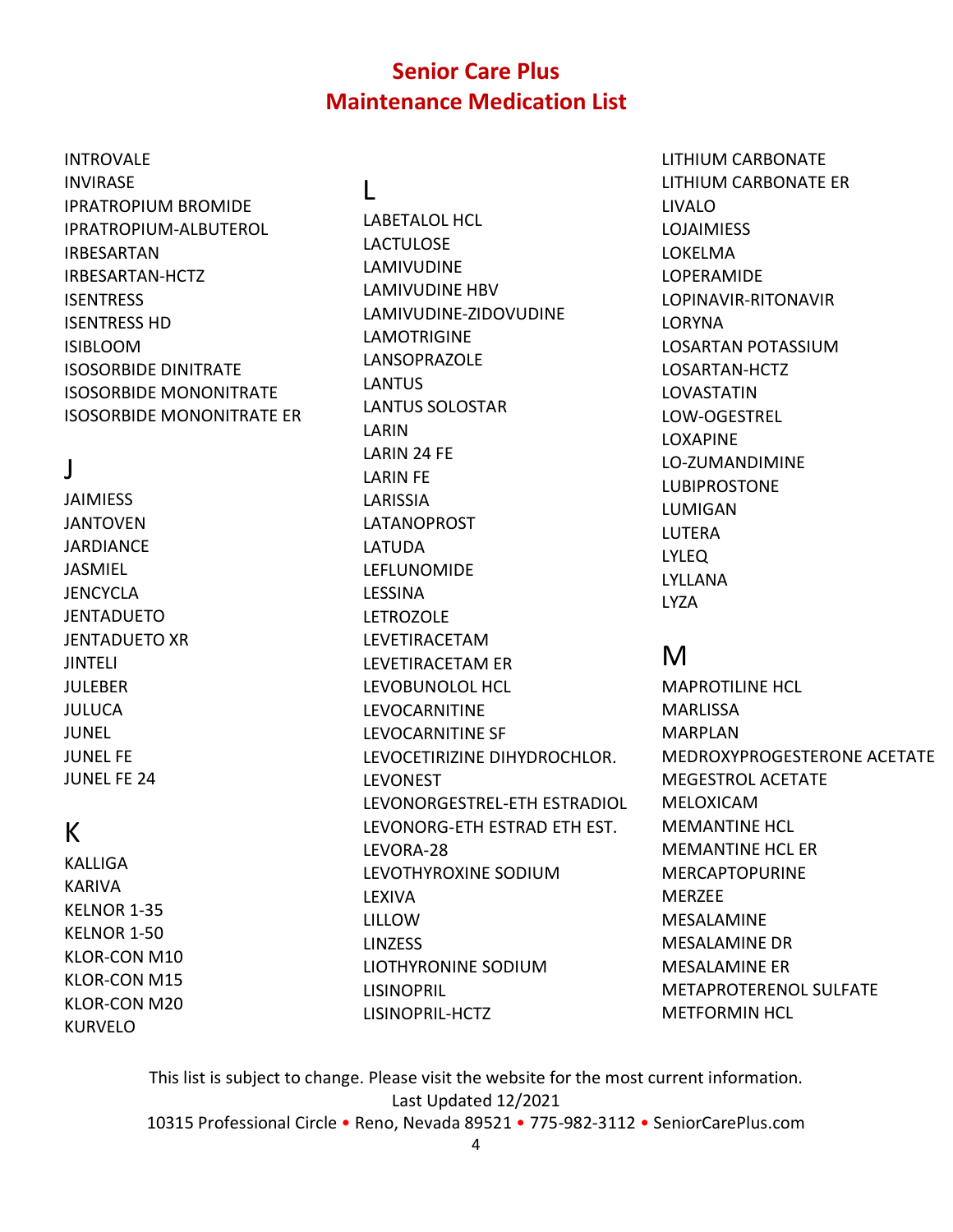METFORMIN HCL ER METHIMAZOLE METHOTREXATE METHYLDOPA METHYLPHENIDATE ER (LA) METHYLPHENIDATE HCL METHYLPHENIDATE HCL CD METHYLPHENIDATE HCL ER (CD) METHYLPHENIDATE LA METIPRANOLOL METOLAZONE METOPROLOL SUCCINATE METOPROLOL TARTRATE METOPROLOL-HCTZ MEXILETINE HCL MICROGESTIN FE MILI MIMVEY MINITRAN MINOXIDIL MIRTAZAPINE MISOPROSTOL MITIGARE MOLINDONE HCL MOMETASONE FUROATE MONO-LINYAH MONTELUKAST SODIUM MULTAQ MYCOPHENOLATE MOFETIL **MYRBETRIQ** 

# N

NAMZARIC NAPROXEN NEBIVOLOL HCL NECON NEFAZODONE HCL NEUPRO NEVIRAPINE NEVIRAPINE ER **NEXLETOL NEXLIZET** NIACIN NIACIN ER NICARDIPINE HCL NIFEDIPINE NIFEDIPINE ER NIKKI NITROGLYCERIN NITROGLYCERIN PATCH NIZATIDINE NORETHINDRONE NORETHINDRONE AC (LUPANETA) NORETHINDRONE ACETATE NORETHINDRONE-E.ESTRAD.-IRON NORETHINDRON-ETHINYL EST. NORGESTIMATE-ETHINYL EST. NORLYDA NORTREL NORTRIPTYLINE HCL NORVIR NOVOLIN 70-30 NOVOLIN 70-30 FLEXPEN NOVOLIN N NOVOLIN N FLEXPEN NOVOLIN R NOVOLIN R FLEXPEN NOVOLOG NOVOLOG FLEXPEN NOVOLOG MIX 70-30 NOVOLOG MIX 70-30 FLEXPEN NYLIA NYMYO  $\Omega$ 

**ODEFSEY** OLANZAPINE OLANZAPINE ODT OLMESARTAN MEDOXOMIL OLMESARTAN-HCTZ OMEGA-3 ACID ETHYL ESTERS OMEPPI **OMEPRAZOLE** OMEPRAZOLE-SODIUM BICARB. **ORSYTHIA** OSMOLEX ER OXANDROLONE OXCARBAZEPINE OXTELLAR XR OXYBUTYNIN CHLORIDE OXYBUTYNIN CHLORIDE ER OZEMPIC

# P

PACERONE PALIPERIDONE ER PANTOPRAZOLE SODIUM PARICALCITOL PAROXETINE HCL PAXIL PENTAMIDINE ISETHIONATE PENTOXIFYLLINE PERINDOPRIL ERBUMINE PERPHENAZINE PERPHENAZINE-AMITRIPTYLINE PHENELZINE SULFATE PHENOBARBITAL PHENYTOIN PHENYTOIN SODIUM EXTENDED PHILITH PHOSLYRA PIFELTRO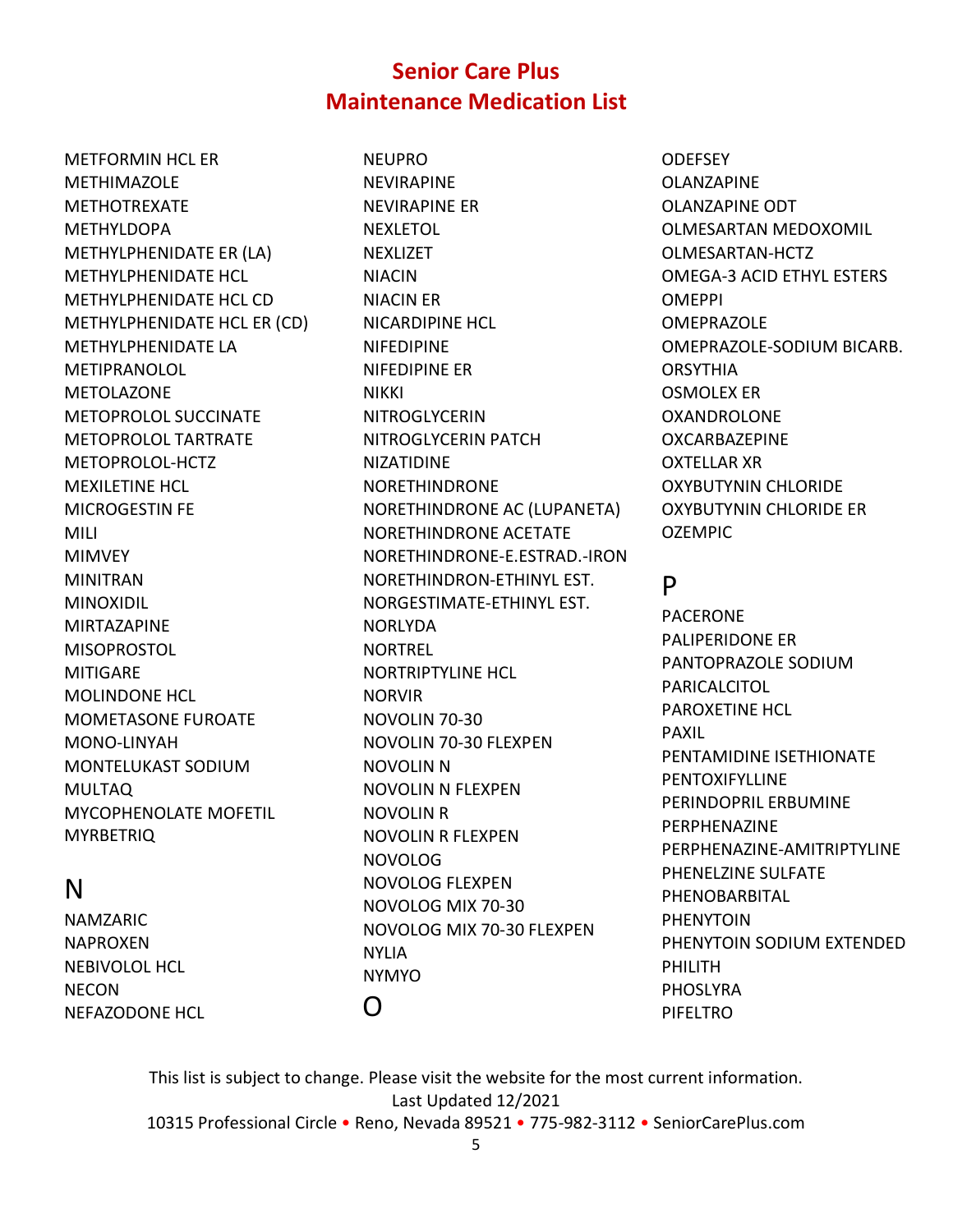PILOCARPINE HCL PIMOZIDE PIMTREA PIOGLITAZONE HCL PIRMELLA PORTIA POTASSIUM CHLORIDE POTASSIUM CITRATE ER PRALUENT PEN PRAMIPEXOLE DIHYDROCHLORIDE PRASUGREL HCL PRAVASTATIN SODIUM PRAZOSIN HCL PREGABALIN PREMARIN PREMPHASE PREMPRO PREVALITE PREVIFEM PREZCOBIX PREZISTA PRIMIDONE PROBENECID PROBENECID-COLCHICINE PROGESTERONE PROGRAF PROLIA PROPAFENONE HCL PROPRANOLOL HCL PROPRANOLOL HCL ER PROPRANOLOL-HCTZ PROPYLTHIOURACIL PROTRIPTYLINE HCL

Q

QUETIAPINE FUMARATE

QUINAPRIL HCL

#### QUINAPRIL-HCTZ QUINIDINE SULFATE

#### R

RABEPRAZOLE SODIUM RALOXIFENE HCL RAMIPRIL RANOLAZINE ER RASAGILINE MESYLATE **RASUVO** RAYALDEE RECLIPSEN REPAGLINIDE REPATHA PUSHTRONEX REPATHA SURECLICK REPATHA SYRINGE RESTASIS RESTASIS MULTIDOSE REYATAZ RHOPRESSA RILUZOLE RISEDRONATE SODIUM RISEDRONATE SODIUM DR RISPERIDONE RISPERIDONE ODT RITONAVIR RIVASTIGMINE ROCKLATAN ROPINIROLE HCL ROSUVASTATIN CALCIUM RUKOBIA **RYBELSUS** 

SEREVENT DISKUS SERTRALINE HCL **SETLAKIN** SEVELAMER CARBONATE SEVELAMER HCL SHAROBEL SIKLOS SILDENAFIL CITRATE SIMBRINZA SIMLIYA SIMPESSE SIMVASTATIN SIROLIMUS SOLIQUA 100-33 SORINE SOTALOL SOTALOL AF SPIRIVA SPIRIVA RESPIMAT SPIRONOLACTONE SPRINTEC SPRITAM SRONYX STAVUDINE STIOLTO RESPIMAT STRIBILD **SUBVENITE** SUCRALFATE SULFASALAZINE SULFASALAZINE DR SUNOSI SYEDA SYMBICORT SYMPAZAN SYMTUZA SYNJARDY SYNJARDY XR

This list is subject to change. Please visit the website for the most current information. Last Updated 12/2021 10315 Professional Circle • Reno, Nevada 89521 • 775-982-3112 • SeniorCarePlus.com

S

SAVELLA

SELEGILINE HCL **SELZENTRY**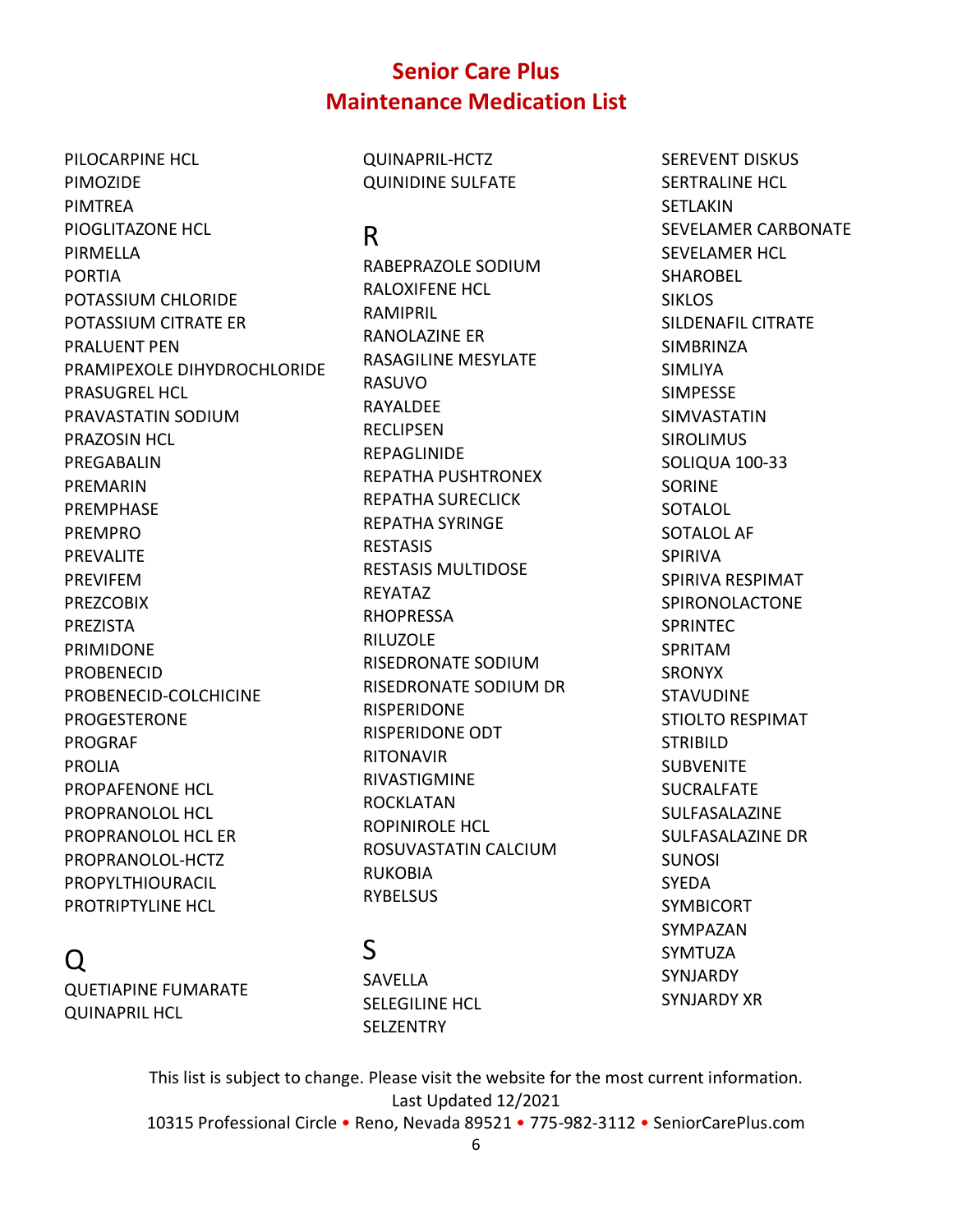### T

**TACROLIMUS** TADALAFIL TAMOXIFEN CITRATE TAMSULOSIN HCL TARINA 24 FE TARINA FE TARINA FE 1-20 EQ TAZTIA XT TELMISARTAN **TEMIXYS** TENOFOVIR DISOPROXIL FUM. TERAZOSIN HCL TERBUTALINE SULFATE **TESTOSTERONE** TESTOSTERONE CYPIONATE **THEOPHYLLINE** THEOPHYLLINE ANHYDROUS THIORIDAZINE HCL THIOTHIXENE TIADYLT ER TIAGABINE HCL TIMOLOL MALEATE **TIVICAY** TIVICAY PD TIZANIDINE HCL TOLTERODINE TARTRATE TOLTERODINE TARTRATE ER **TOPIRAMATE** TORSEMIDE TOUJEO MAX SOLOSTAR TOUJEO SOLOSTAR TOVIAZ TRADJENTA TRANDOLAPRIL TRANEXAMIC ACID TRANYLCYPROMINE SULFATE

**TRAVOPROST** TRAZODONE HCL TRELEGY ELLIPTA TRI FEMYNOR TRIAMTERENE-HCTZ TRI-ESTARYLLA TRIFLUOPERAZINE HCL TRIHEXYPHENIDYL HCL TRIKLO TRI-LEGEST FE TRI-LINYAH TRI-LO-ESTARYLLA TRI-LO-MARZIA TRI-LO-MILI TRI-LO-SPRINTEC TRI-MILI TRIMIPRAMINE MALEATE **TRINTELLIX** TRI-NYMYO TRI-PREVIFEM TRI-SPRINTEC TRIUMEQ TRIVORA-28 TRI-VYLIBRA TRI-VYLIBRA LO TROSPIUM CHLORIDE **TRULICITY** TULANA **TYBLUME** TYBOST **TYMLOS** 

# U

URSODIOL

X XADAGO XARELTO XATMEP

**XCOPRI** 

W

**WERA** 

WARFARIN SODIUM

VALGANCICLOVIR HCL

VALPROIC ACID VALSARTAN

VASCEPA VELIVET VELPHORO **VEMLIDY** VENCLEXTA

VALSARTAN-HCTZ

VENLAFAXINE HCL VENLAFAXINE HCL ER

VERAPAMIL ER VERAPAMIL ER PM VERAPAMIL HCL VERAPAMIL SR

VICTOZA 2-PAK VICTOZA 3-PAK

VESTURA

VIENVA VIIBRYD VIMPAT VIORELE VIRACEPT VIREAD VOLNEA VYFEMLA VYLIBRA

V

VALACYCLOVIR

This list is subject to change. Please visit the website for the most current information. Last Updated 12/2021

10315 Professional Circle • Reno, Nevada 89521 • 775-982-3112 • SeniorCarePlus.com